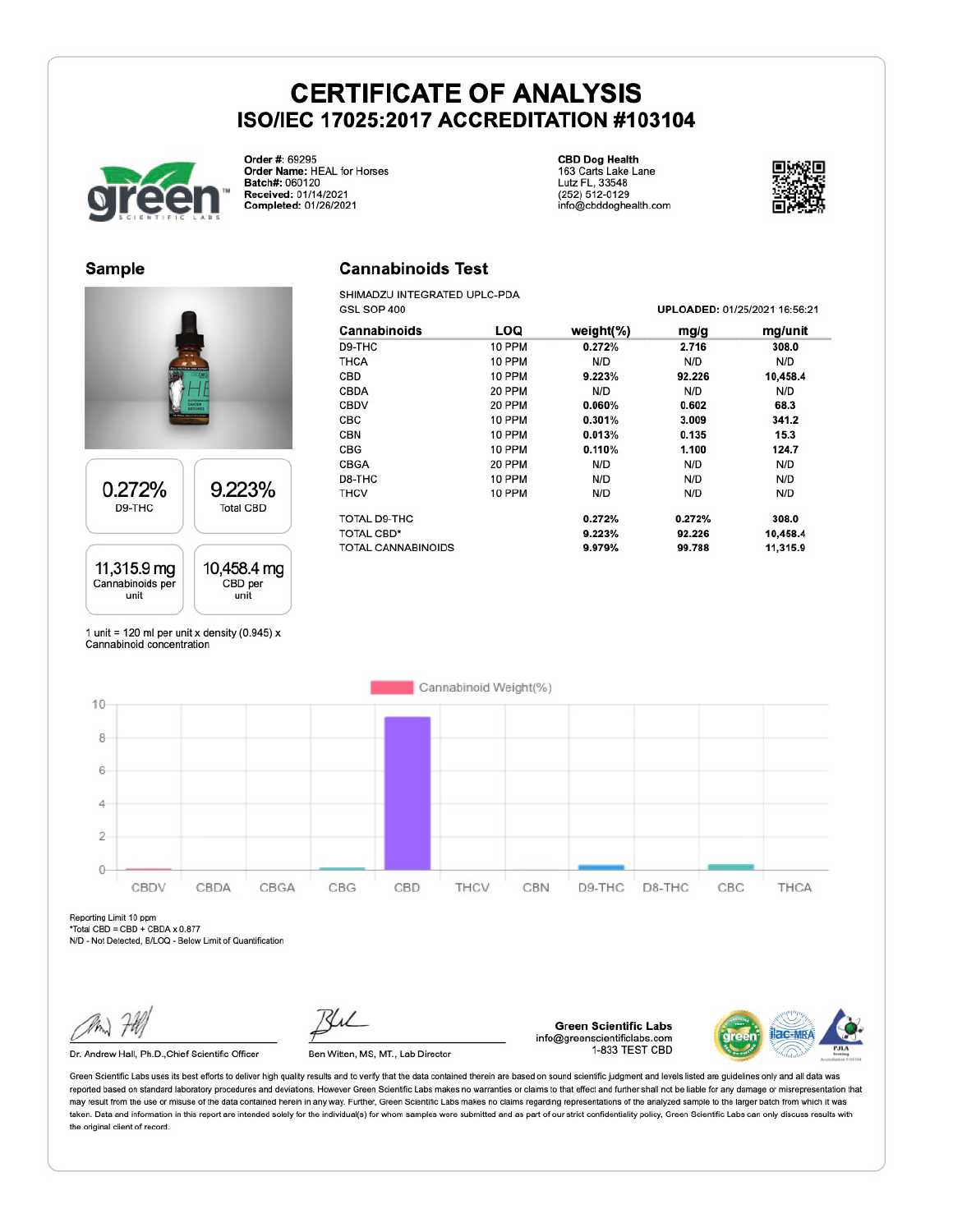

**Order #:** 69295 **Order Name:** HEAL for Horses **Batch#:** 060120 **Received:** 01/14/2021 **Completed:** 01/26/2021

**CBD Dog Health** 163 Carts Lake Lane Lutz FL, 33548 (252) 512-0129 info@cbddoghealth.com



## **PESTICIDE ANALYSIS:**

GSL SOP 401 **PREPARED:** 01/14/2021 20:04:02 **UPLOADED:** 01/15/2021 14:06:47

|  | GCMS-MS - Shimadzu GCMS-TQ8040 |
|--|--------------------------------|
|  |                                |

LCMS-MS - Shimadzu LCMS-8060

| <b>Pesticide</b>    | <b>Action Level</b><br>(ppm) | <b>Results</b><br>(ppm) | LOQ<br>(ppm) | LOD<br>(ppm) |
|---------------------|------------------------------|-------------------------|--------------|--------------|
| CAPTAN              | 0.700                        | N/D                     | 0.003        | 0.001        |
| CHLORDANE           | 0.100                        | N/D                     | 0.003        | 0.001        |
| <b>CHLORFENAPYR</b> | 0.100                        | N/D                     | 0.003        | 0.001        |
| <b>COUMAPHOS</b>    | 0.100                        | N/D                     | 0.003        | 0.001        |

| (ppm)                            |     |       |                                                                |
|----------------------------------|-----|-------|----------------------------------------------------------------|
| 2.000                            | N/D | 0.003 | 0.001                                                          |
| 1.000                            | N/D | 0.003 | 0.001                                                          |
| 0.100                            | N/D | 0.003 | 0.001                                                          |
| PENTACHLORONITROBENZENE<br>0.100 | N/D | 0.003 | 0.001                                                          |
|                                  |     |       | <b>Action Level Results LOQ LOD</b><br>$(ppm)$ $(ppm)$ $(ppm)$ |

| <b>Pesticide</b>           | <b>Action Level</b><br>(ppm) | <b>Results</b><br>(ppm) | LOQ<br>(ppm) | <b>LOD</b><br>(ppm) | <b>Pesticide</b>       |
|----------------------------|------------------------------|-------------------------|--------------|---------------------|------------------------|
| <b>ABAMECTIN B1A</b>       | 0.100                        | N/D                     | 0.005        | 0.001               | <b>IMIDACLOPRID</b>    |
| <b>ACEPHATE</b>            | 0.100                        | N/D                     | 0.001        | 0.001               | <b>KRESOXIM-METHY</b>  |
| <b>ACEQUINOCYL</b>         | 0.100                        | N/D                     | 0.001        | 0.001               | <b>MALATHION</b>       |
| <b>ACETAMIPRID</b>         | 0.100                        | N/D                     | 0.005        | 0.001               | <b>METALAXYL</b>       |
| <b>ALDICARB</b>            | 0.100                        | N/D                     | 0.005        | 0.001               | <b>METHIOCARB</b>      |
| <b>AZOXYSTROBIN</b>        | 0.100                        | N/D                     | 0.001        | 0.001               | <b>METHOMYL</b>        |
| <b>BIFENAZATE</b>          | 0.100                        | N/D                     | 0.005        | 0.001               | <b>MEVINPHOS</b>       |
| <b>BIFENTHRIN</b>          | 3.000                        | N/D                     | 0.005        | 0.001               | <b>MYCLOBUTANIL</b>    |
| <b>BOSCALID</b>            | 0.100                        | N/D                     | 0.005        | 0.001               | <b>NALED</b>           |
| <b>CARBARYL</b>            | 0.500                        | N/D                     | 0.003        | 0.001               | <b>OXAMYL</b>          |
| <b>CARBOFURAN</b>          | 0.100                        | N/D                     | 0.001        | 0.001               | <b>PACLOBUTRAZOL</b>   |
| <b>CHLORANTRANILIPROLE</b> | 10.000                       | N/D                     | 0.005        | 0.005               | <b>PERMETHRINS</b>     |
| <b>CHLORPYRIFOS</b>        | 0.100                        | N/D                     | 0.001        | 0.001               | <b>PHOSMET</b>         |
| <b>CLOFENTEZINE</b>        | 0.100                        | N/D                     | 0.001        | 0.001               | <b>PIPERONYL</b>       |
| <b>DAMINOZIDE</b>          | 0.100                        | N/D                     | 0.005        | 0.001               | <b>BUTOXIDE</b>        |
| <b>DIAZINON</b>            | 0.100                        | N/D                     | 0.001        | 0.001               | <b>PRALLETHRIN</b>     |
| <b>DICHLORVOS</b>          | 0.100                        | N/D                     | 0.005        | 0.001               | <b>PROPICONAZOLE</b>   |
| <b>DIMETHOATE</b>          | 0.100                        | N/D                     | 0.001        | 0.001               | <b>PROPOXUR</b>        |
| <b>DIMETHOMORPH</b>        | 2.000                        | N/D                     | 0.005        | 0.001               | <b>PYRETHRINS</b>      |
| <b>ETHOPROPHOS</b>         | 0.100                        | N/D                     | 0.001        | 0.001               | (PYRETHRIN I)          |
| <b>ETOFENPROX</b>          | 0.100                        | N/D                     | 0.001        | 0.001               | <b>PYRIDABEN</b>       |
| <b>ETOXAZOLE</b>           | 0.100                        | N/D                     | 0.010        | 0.005               | <b>SPINETORAM</b>      |
| <b>FENHEXAMID</b>          | 0.100                        | N/D                     | 0.005        | 0.001               | SPINOSAD               |
| <b>FENOXYCARB</b>          | 0.100                        | N/D                     | 0.005        | 0.001               | <b>SPIROMESIFEN</b>    |
| <b>FENPYROXIMATE</b>       | 0.100                        | N/D                     | 0.001        | 0.001               | <b>SPIROTETRAMAT</b>   |
| <b>FIPRONIL</b>            | 0.100                        | N/D                     | 0.003        | 0.001               | SPIROXAMINE            |
| <b>FLONICAMID</b>          | 0.100                        | N/D                     | 0.025        | 0.010               | <b>TEBUCONAZOLE</b>    |
| <b>FLUDIOXONIL</b>         | 0.100                        | N/D                     | 0.003        | 0.001               | <b>THIACLOPRID</b>     |
| <b>HEXYTHIAZOX</b>         | 0.100                        | N/D                     | 0.005        | 0.001               | <b>THIAMETHOXAM</b>    |
| <b>IMAZALIL</b>            | 0.100                        | N/D                     | 0.005        | 0.001               | <b>TRIFLOXYSTROBIN</b> |

| Pesticide              | <b>Action Level</b> | Results | LOQ   | LOD   |
|------------------------|---------------------|---------|-------|-------|
|                        | (ppm)               | (ppm)   | (ppm) | (ppm) |
| <b>IMIDACLOPRID</b>    | 5.000               | N/D     | 0.005 | 0.001 |
| <b>KRESOXIM-METHYL</b> | 0.100               | N/D     | 0.010 | 0.005 |
| <b>MALATHION</b>       | 0.500               | N/D     | 0.005 | 0.001 |
| METALAXYL              | 2.000               | N/D     | 0.001 | 0.001 |
| <b>METHIOCARB</b>      | 0.100               | N/D     | 0.005 | 0.001 |
| <b>METHOMYL</b>        | 1.000               | N/D     | 0.001 | 0.001 |
| <b>MEVINPHOS</b>       | 0.100               | N/D     | 0.001 | 0.001 |
| <b>MYCLOBUTANIL</b>    | 0.100               | N/D     | 0.005 | 0.001 |
| <b>NALED</b>           | 0.100               | N/D     | 0.005 | 0.001 |
| <b>OXAMYL</b>          | 0.500               | N/D     | 0.001 | 0.001 |
| <b>PACLOBUTRAZOL</b>   | 0.100               | N/D     | 0.005 | 0.001 |
| <b>PERMETHRINS</b>     | 0.500               | N/D     | 0.005 | 0.001 |
| PHOSMET                | 0.100               | N/D     | 0.005 | 0.001 |
| PIPERONYL              | 3.000               | N/D     | 0.001 | 0.001 |
| <b>BUTOXIDE</b>        |                     |         |       |       |
| <b>PRALLETHRIN</b>     | 0.100               | N/D     | 0.005 | 0.005 |
| <b>PROPICONAZOLE</b>   | 0.100               | N/D     | 0.010 | 0.005 |
| <b>PROPOXUR</b>        | 0.100               | N/D     | 0.001 | 0.001 |
| <b>PYRETHRINS</b>      | 0.500               | N/D     | 0.005 | 0.005 |
| (PYRETHRIN I)          |                     |         |       |       |
| <b>PYRIDABEN</b>       | 0.100               | N/D     | 0.005 | 0.001 |
| SPINETORAM             | 0.100               | N/D     | 0.001 | 0.001 |
| <b>SPINOSAD</b>        | 0.100               | N/D     | 0.001 | 0.001 |
| <b>SPIROMESIFEN</b>    | 0.100               | N/D     | 0.005 | 0.001 |
| <b>SPIROTETRAMAT</b>   | 0.100               | N/D     | 0.001 | 0.001 |
| SPIROXAMINE            | 0.100               | N/D     | 0.001 | 0.001 |
| <b>TEBUCONAZOLE</b>    | 0.100               | N/D     | 0.005 | 0.001 |
| <b>THIACLOPRID</b>     | 0.100               | N/D     | 0.001 | 0.001 |
| <b>THIAMETHOXAM</b>    | 5.000               | N/D     | 0.001 | 0.001 |
| <b>TRIFLOXYSTROBIN</b> | 0.100               | N/D     | 0.001 | 0.001 |

N/D = Not Detected, A/LOQ = Above LOQ Level, B/LOQ = Below LOQ Level, B/LOD = Below LOD Level

Dr. Andrew Hall, Ph.D., Chief Scientific Officer Ben Witten, MS, MT., Lab Director

**Green Scientific Labs** info@greenscientificlabs.com 1-833 TEST CBD



Green Scientific Labs uses its best efforts to deliver high quality results and to verify that the data contained therein are based on sound scientific judgment and levels listed are guidelines only and all data was reported based on standard laboratory procedures and deviations. However Green Scientific Labs makes no warranties or claims to that effect and further shall not be liable for any damage or misrepresentation that may result from the use or misuse of the data contained herein in any way. Further, Green Scientific Labs makes no claims regarding representations of the analyzed sample to the larger batch from which it was taken. Data and information in this report are intended solely for the individual(s) for whom samples were submitted and as part of our strict confidentiality policy, Green Scientific Labs can only discuss results with the original client of record.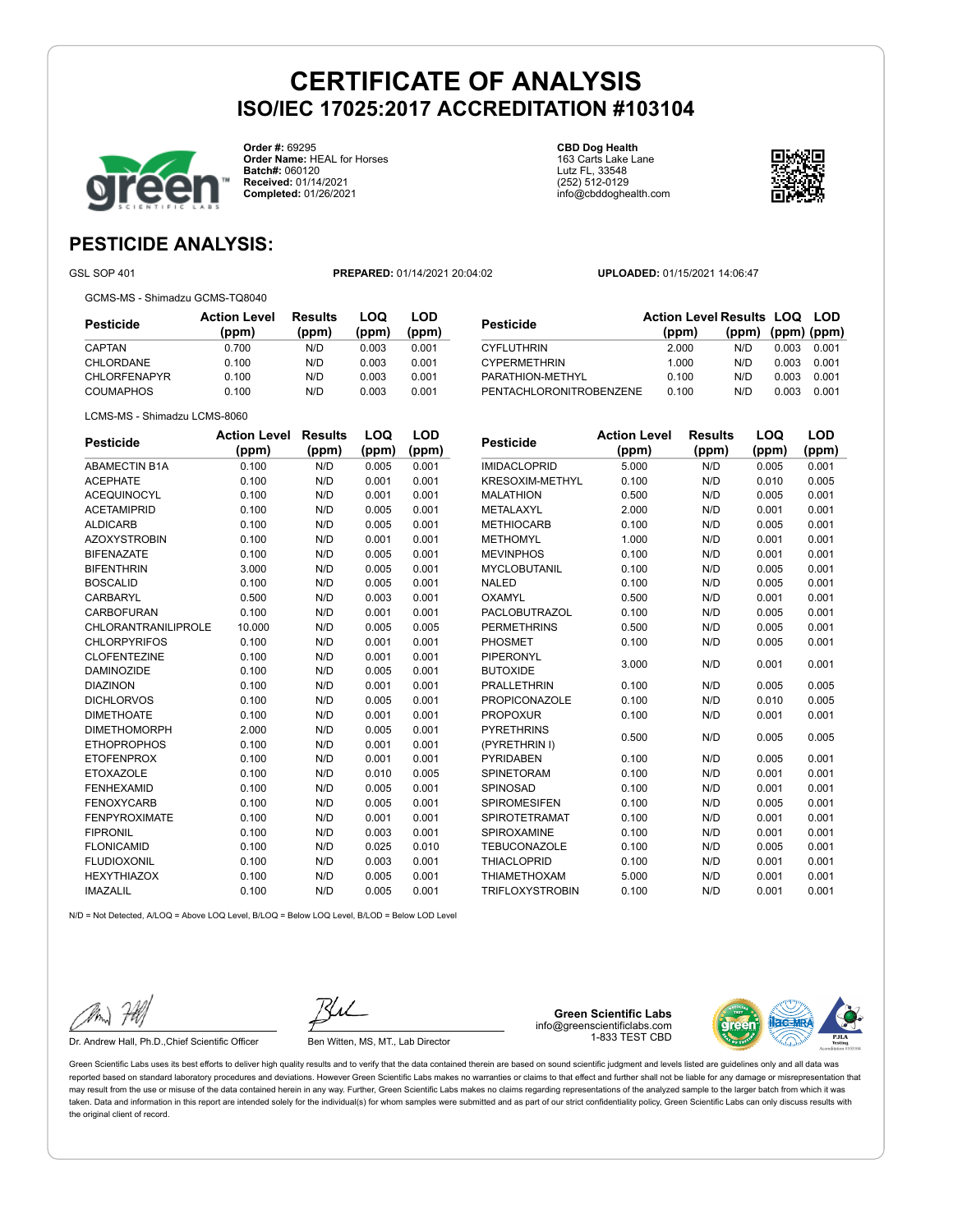

**Order #:** 69295 **Order Name:** HEAL for Horses **Batch#:** 060120 **Received:** 01/14/2021 **Completed:** 01/26/2021

**CBD Dog Health** 163 Carts Lake Lane Lutz FL, 33548 (252) 512-0129 info@cbddoghealth.com



## **RESIDUAL SOLVENTS:**

Headspace GCMS - Shimadzu GCMS QP2020 with HS20

GSL SOP 405 **Prepared:** 01/14/2021 21:47:02 **Uploaded:** 01/15/2021 08:20:32

| <b>Residual Solvent</b>  | <b>Action Level (ppm)</b> | Results (ppm) | LOQ (ppm) | LOD (ppm) |
|--------------------------|---------------------------|---------------|-----------|-----------|
| 1,1-DICHLOROETHENE       | 8                         | N/D           | 0.63      | 0.63      |
| 1,2- DICHLOROETHANE      | $\overline{2}$            | N/D           | 0.12      | 0.02      |
| <b>ACETONE</b>           | 5,000                     | N/D           | 140       | 20        |
| <b>ACETONITRILE</b>      | 410                       | N/D           | 25        | 1         |
| <b>BENZENE</b>           |                           | N/D           |           | 0.5       |
| <b>BUTANE</b>            | 5,000                     | N/D           | 50        | 10        |
| <b>CHLOROFORM</b>        |                           | N/D           |           | 0.5       |
| CIS 1,2-DICHLOROETHENE   | 5                         | N/D           | 0.73      | 0.18      |
| <b>ETHANOL</b>           | 5,000                     | N/D           | 140       | 20        |
| ETHYL ACETATE            | 5,000                     | N/D           | 140       | 20        |
| <b>ETHYL ETHER</b>       | 5,000                     | N/D           | 140       | 20        |
| <b>ETHYLENE OXIDE</b>    |                           | N/D           | $\Omega$  | 0         |
| <b>ISOPROPYL ALCOHOL</b> | 5,000                     | N/D           | 140       | 20        |
| <b>METHANOL</b>          | 3,000                     | N/D           | 100       | 20        |
| METHYLENE CHLORIDE       | 125                       | N/D           | 0.15      | 0.15      |
| N-HEPTANE                | 5,000                     | N/D           | 140       | 20        |
| N-HEXANE                 | 290                       | N/D           | 18        | 10        |
| <b>PENTANE</b>           | 5,000                     | N/D           | 140       | 20        |
| <b>PROPANE</b>           | 5,000                     | N/D           | 20        |           |
| <b>TOLUENE</b>           | 890                       | N/D           | 53        |           |
| TRANS 1,2-DICHLOROETHENE | 5                         | N/D           | 0.73      | 0.18      |
| <b>TRICHLOROETHENE</b>   |                           | N/D           |           | 0.5       |
| <b>XYLENES</b>           | 150                       | N/D           | 130       | 20        |

Dr. Andrew Hall, Ph.D., Chief Scientific Officer Ben Witten, MS, MT., Lab Director

**Green Scientific Labs** info@greenscientificlabs.com 1-833 TEST CBD



Green Scientific Labs uses its best efforts to deliver high quality results and to verify that the data contained therein are based on sound scientific judgment and levels listed are guidelines only and all data was reported based on standard laboratory procedures and deviations. However Green Scientific Labs makes no warranties or claims to that effect and further shall not be liable for any damage or misrepresentation that may result from the use or misuse of the data contained herein in any way. Further, Green Scientific Labs makes no claims regarding representations of the analyzed sample to the larger batch from which it was taken. Data and information in this report are intended solely for the individual(s) for whom samples were submitted and as part of our strict confidentiality policy, Green Scientific Labs can only discuss results with the original client of record.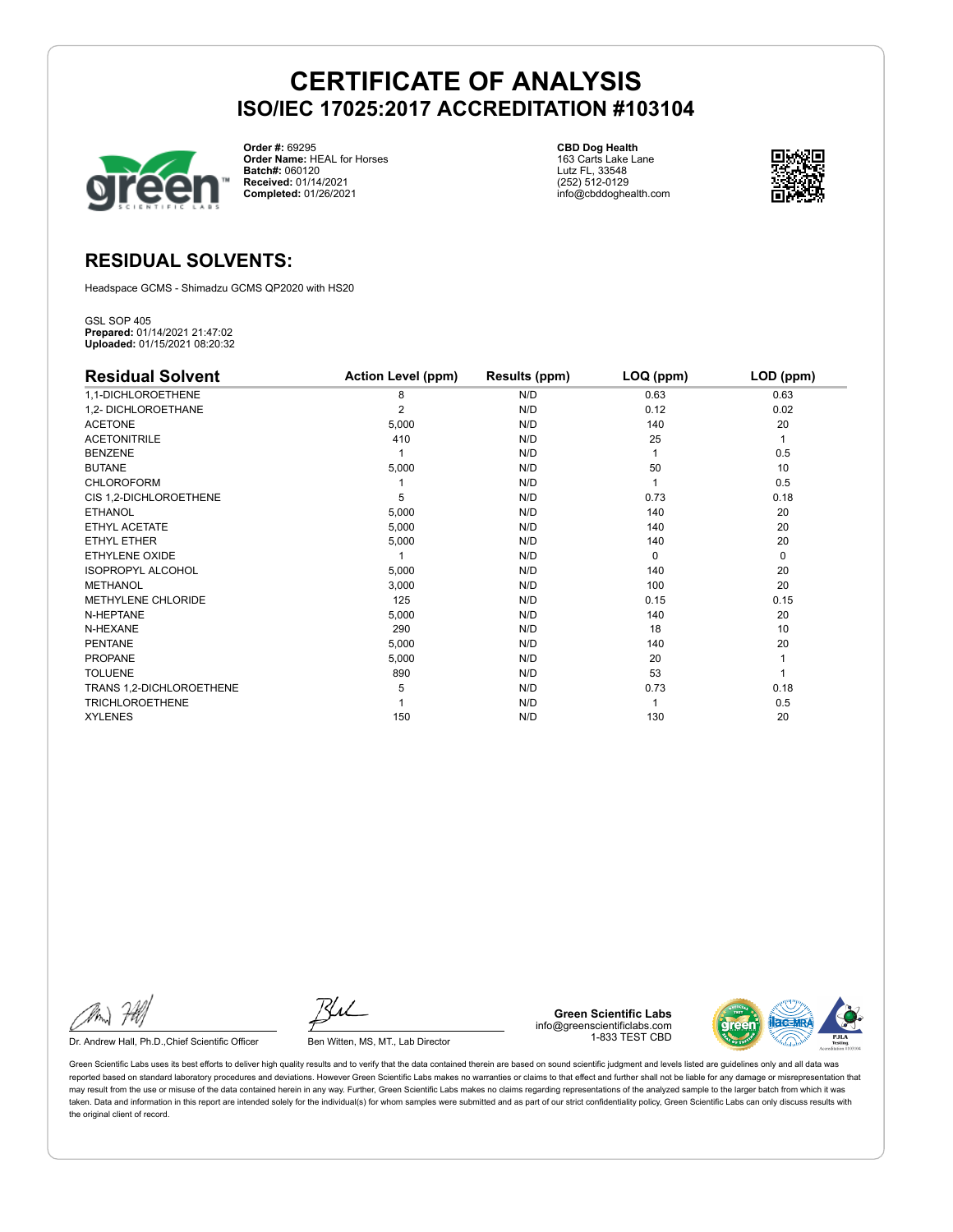

**Order #:** 69295 **Order Name:** HEAL for Horses **Batch#:** 060120 **Received:** 01/14/2021 **Completed:** 01/26/2021

**CBD Dog Health** 163 Carts Lake Lane Lutz FL, 33548 (252) 512-0129 info@cbddoghealth.com

**Microbial Analysis** GSL SOP 406 **Uploaded:** 01/19/2021 16:11:32



#### **Microbial Analysis:**

fa PCR - Agilent AriaMX

## **MICROBIAL ANALYSIS:**

PCR - Agilent AriaMX

| <b>Test</b>                 | <b>SOP</b> | <b>Test Method</b> | <b>Device Used</b> | <b>LOD</b> | Allowable<br>Criteria         | <b>Actual Result Pass/Fail</b> |             |
|-----------------------------|------------|--------------------|--------------------|------------|-------------------------------|--------------------------------|-------------|
| ASPERGILLUS FUMIGATUS***    | 406.01     | USP 61/62+         | <b>ARIAMX PCR</b>  | 1 CFU/G**  | DETECT/NOT<br><b>DETECTED</b> | NOT DETECTED                   | <b>PASS</b> |
| ASPERGILLUS TERREUS***      | 406.01     | USP 61/62+         | <b>ARIAMX PCR</b>  | 1 CFU/G**  | DETECT/NOT<br><b>DETECTED</b> | NOT DETECTED                   | <b>PASS</b> |
| ASPERGILLUS FLAVUS***       | 406.01     | USP 61/62+         | <b>ARIAMX PCR</b>  | 1 CFU/G**  | DETECT/NOT<br><b>DETECTED</b> | NOT DETECTED                   | <b>PASS</b> |
| <b>ASPERGILLUS NIGER***</b> | 406.01     | USP 61/62+         | <b>ARIAMX PCR</b>  | 1 CFU/G**  | DETECT/NOT<br><b>DETECTED</b> | NOT DETECTED                   | <b>PASS</b> |
| STEC E. COLI*               | 406.01     | USP 61/62+         | <b>ARIAMX PCR</b>  | 1 CFU/G**  | DETECT/NOT<br><b>DETECTED</b> | NOT DETECTED                   | <b>PASS</b> |
| SALMONELLA*                 | 406.01     | USP 61/62+         | <b>ARIAMX PCR</b>  | 1 CFU/G**  | DETECT/NOT<br><b>DETECTED</b> | NOT DETECTED                   | <b>PASS</b> |

† USP 61 (enumeration of bacteria TAC, TYM, and ENT/Coliform), USP 62 (identifying specific species E.coli Aspergillus etc)

\* STEC and Salmonella run as Multiplex \*\* CFU/g Calculation based on MIP/Extract matrix

\*\*\* Flavus = 2 Copies of DNA / Fumigatis = 2 Copies of DNA Niger = 20 Copies of DNA / Terrus = 10 copies of DNA

Dr. Andrew Hall, Ph.D.,Chief Scientific Officer Ben Witten, MS, MT., Lab Director

**Green Scientific Labs** info@greenscientificlabs.com 1-833 TEST CBD



Green Scientific Labs uses its best efforts to deliver high quality results and to verify that the data contained therein are based on sound scientific judgment and levels listed are guidelines only and all data was reported based on standard laboratory procedures and deviations. However Green Scientific Labs makes no warranties or claims to that effect and further shall not be liable for any damage or misrepresentation that may result from the use or misuse of the data contained herein in any way. Further, Green Scientific Labs makes no claims regarding representations of the analyzed sample to the larger batch from which it was taken. Data and information in this report are intended solely for the individual(s) for whom samples were submitted and as part of our strict confidentiality policy, Green Scientific Labs can only discuss results with the original client of record.